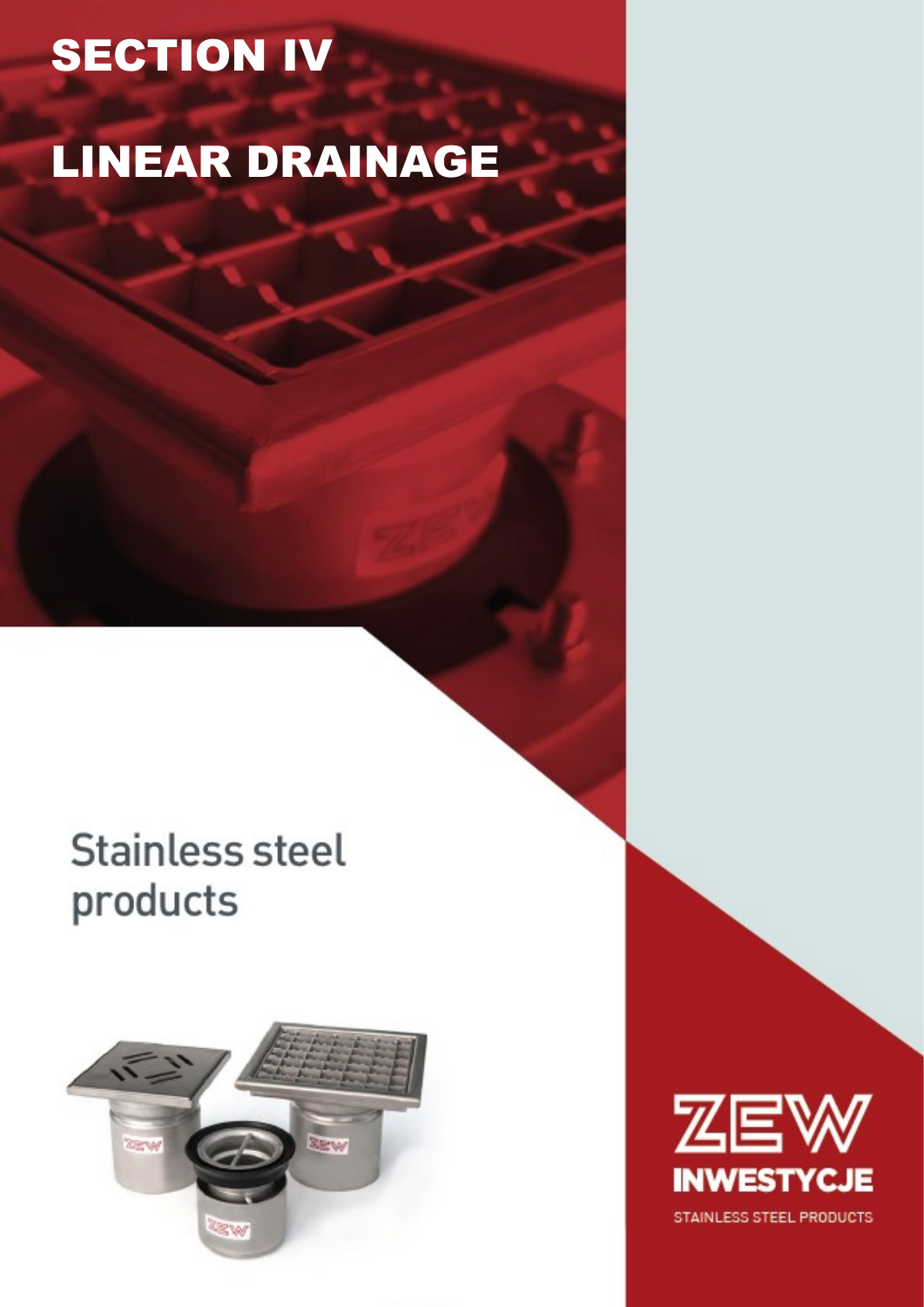

**TABLE OF CONTENTS**

*PRODUCT DESCRIPTION* **3**

*linear drainage OL* **4**

Section IV – page 2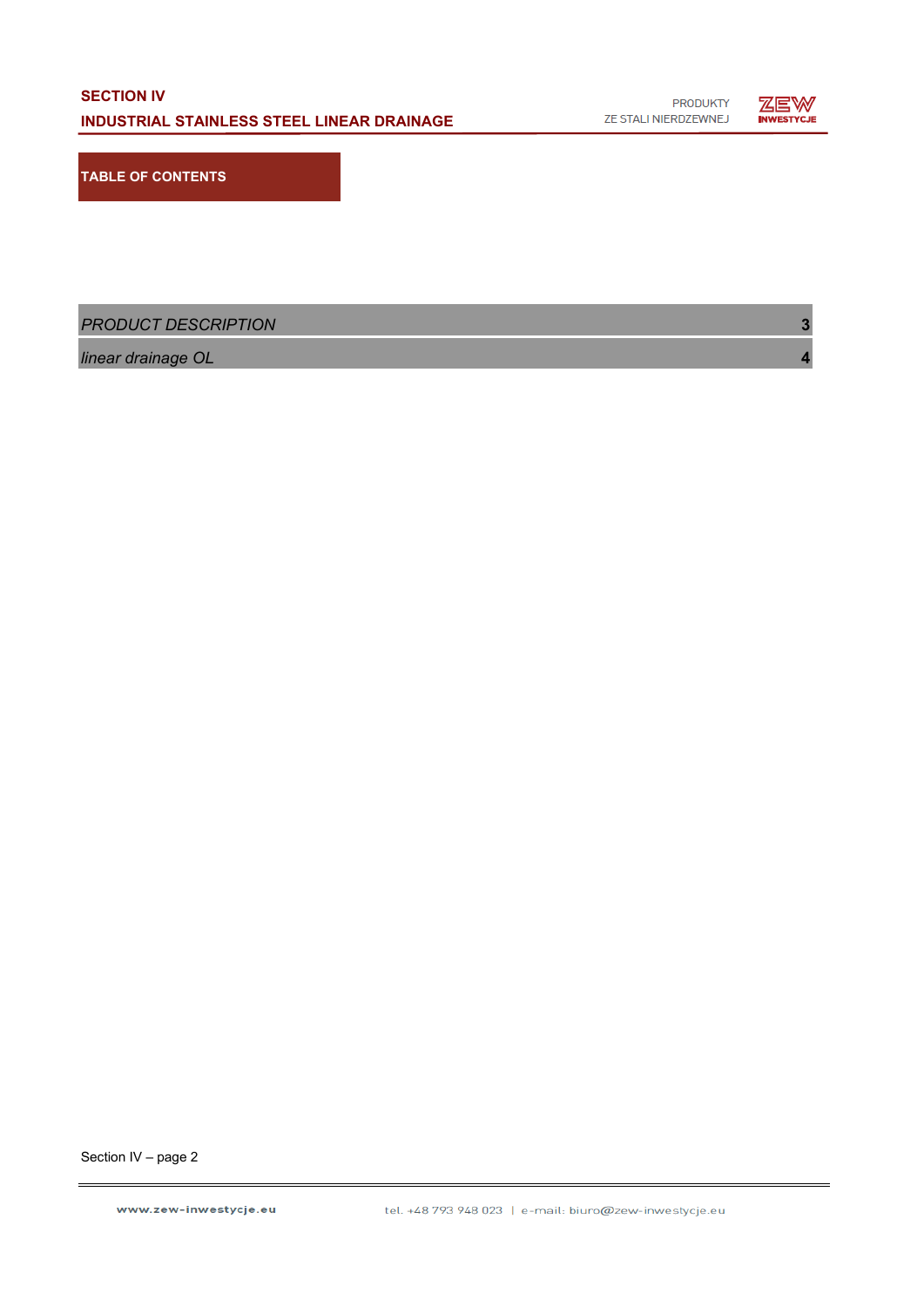**PRODUCT DESIGNATION**





Section IV – page 3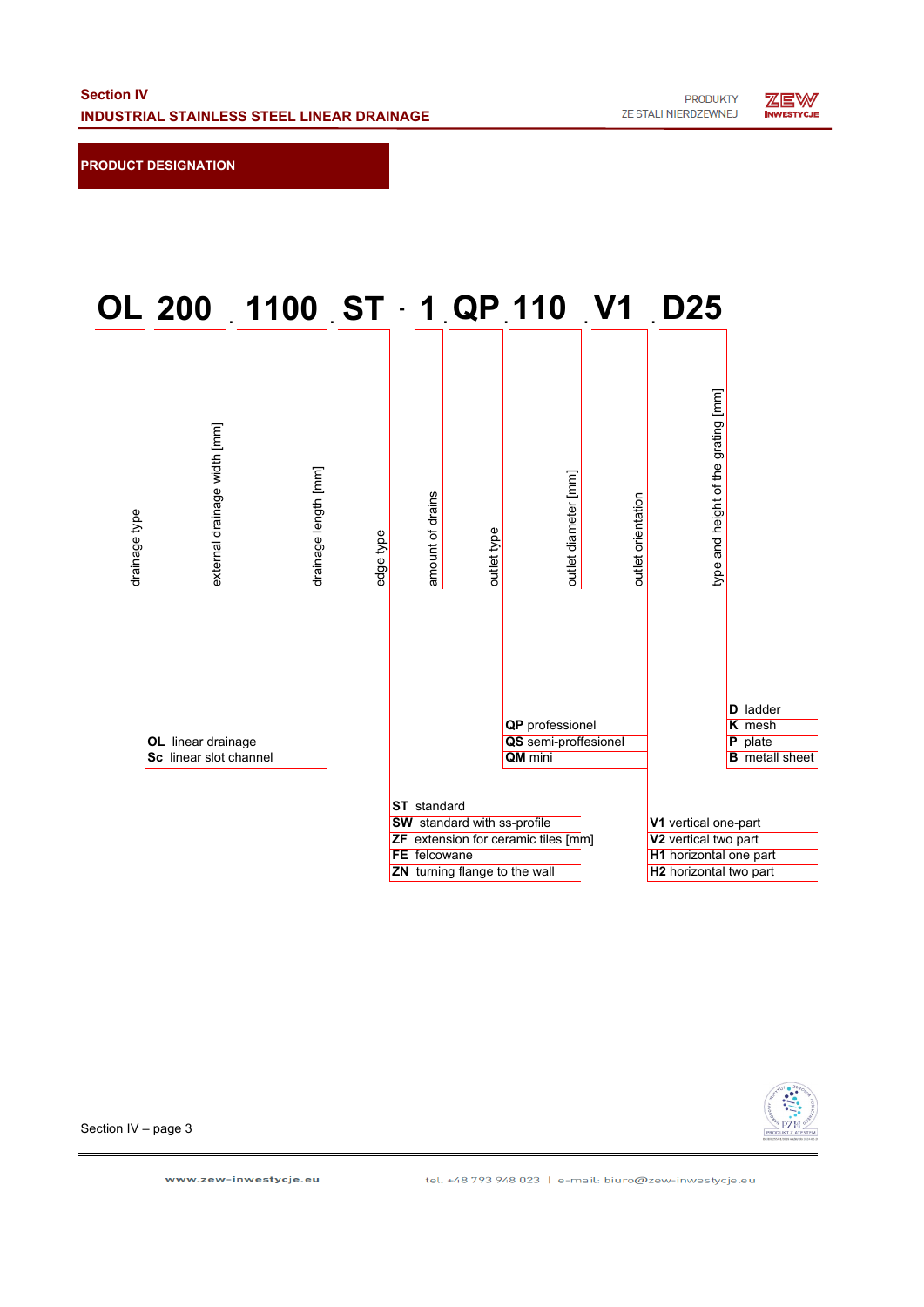## **Section IV INDUSTRIAL STAINLESS STEEL LINEAR DRAINAGE**

**PRODUKTY** ZE STALI NIERDZEWNEJ



### **LINEAR DRAINAGE**





| Symbol | catalog number                 | dimensions [mm] |        |           |           | slope   |
|--------|--------------------------------|-----------------|--------|-----------|-----------|---------|
|        |                                | W               | н      | <b>WR</b> | <b>WH</b> | i [%]   |
| OL150  | 01.015according to description | 150             | 50-160 | 112       | 80        | $0 - 1$ |
| OL200  | 01.020according to description | 200             | 50-160 | 162       | 130       | $0 - 1$ |
| OL250  | 01.025according to description | 250             | 50-160 | 212       | 180       | $0 - 1$ |
| OL300  | 01.030according to description | 300             | 50-160 | 262       | 230       | $0 - 1$ |
| OL350  | 01.035according to description | 350             | 50-160 | 312       | 280       | $0 - 1$ |
| OL400  | 01.040according to description | 400             | 50-160 | 362       | 330       | $0 - 1$ |
| OL450  | 01.045according to description | 450             | 50-160 | 412       | 380       | $0 - 1$ |
| OL500  | 01.050according to description | 500             | 50-160 | 462       | 430       | $0 - 1$ |

 $\pm$ 

*(\*) individual dimensions on request*

*(\*\*) in the catalog number, place the symbol according to description*

#### **DRAINAGE COMPONENTS** EEL.

*Channels body with outlet*

*Outlet accessories: water trap and waste basket / strainer (\*\*\*) other loading classes on request Graitings: K3: mesh, perforated sheet ; L15: ladder, plate*

#### **MATERIAL** EEL.

*Stainless steel AISI 304 lub AISI 316*

#### EEL. **EDGE REINFORCEMENT**

*With stainless steel profile – standard solution Double stainless steel profile - heavy and extra heavy traffic*

Section IV – Page 4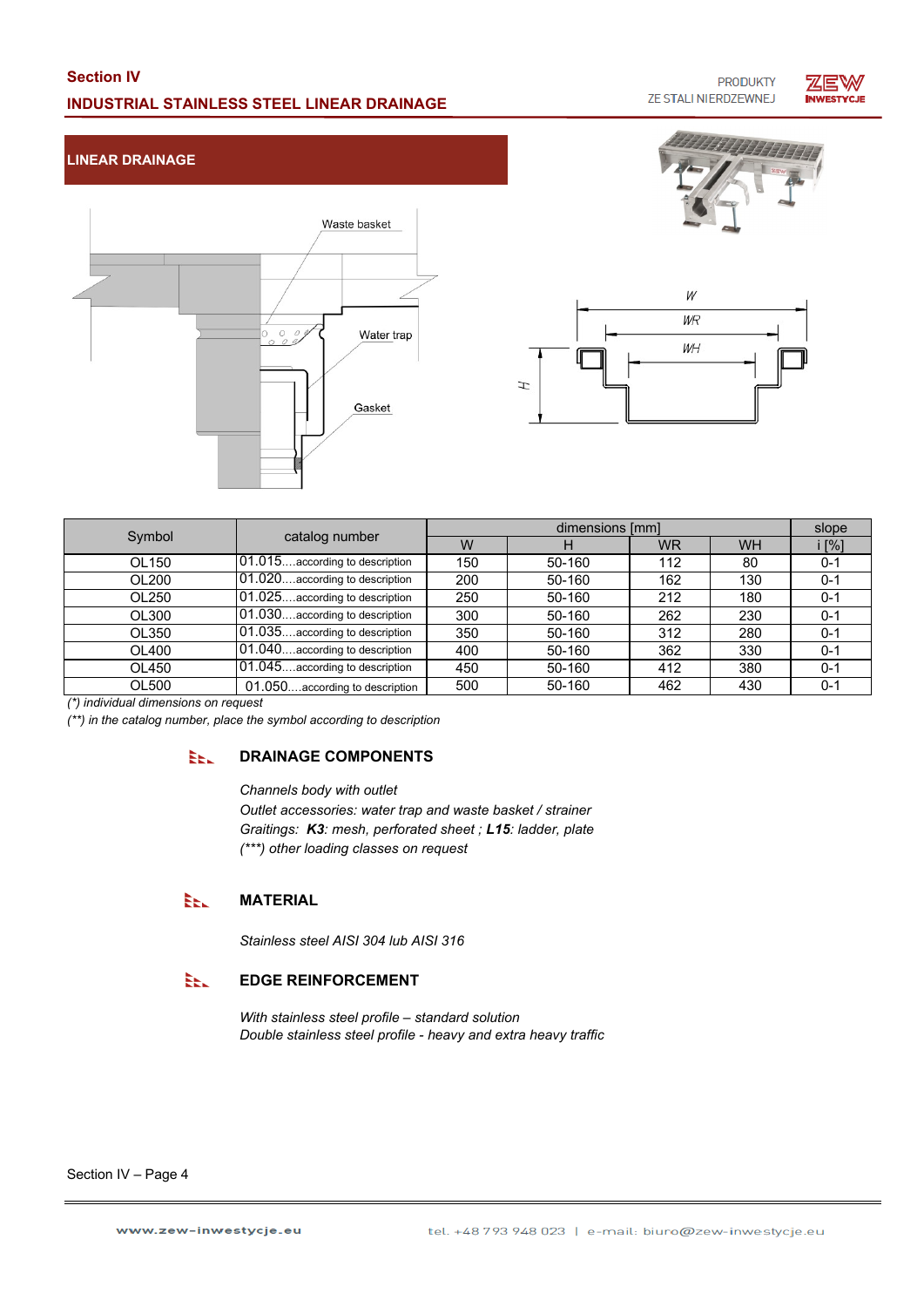### **Section IV INDUSTRIAL STAINLESS STEEL LINEAR DRAINAGE**

**PRODUKTY** ZE STALI NIERDZEWNEJ